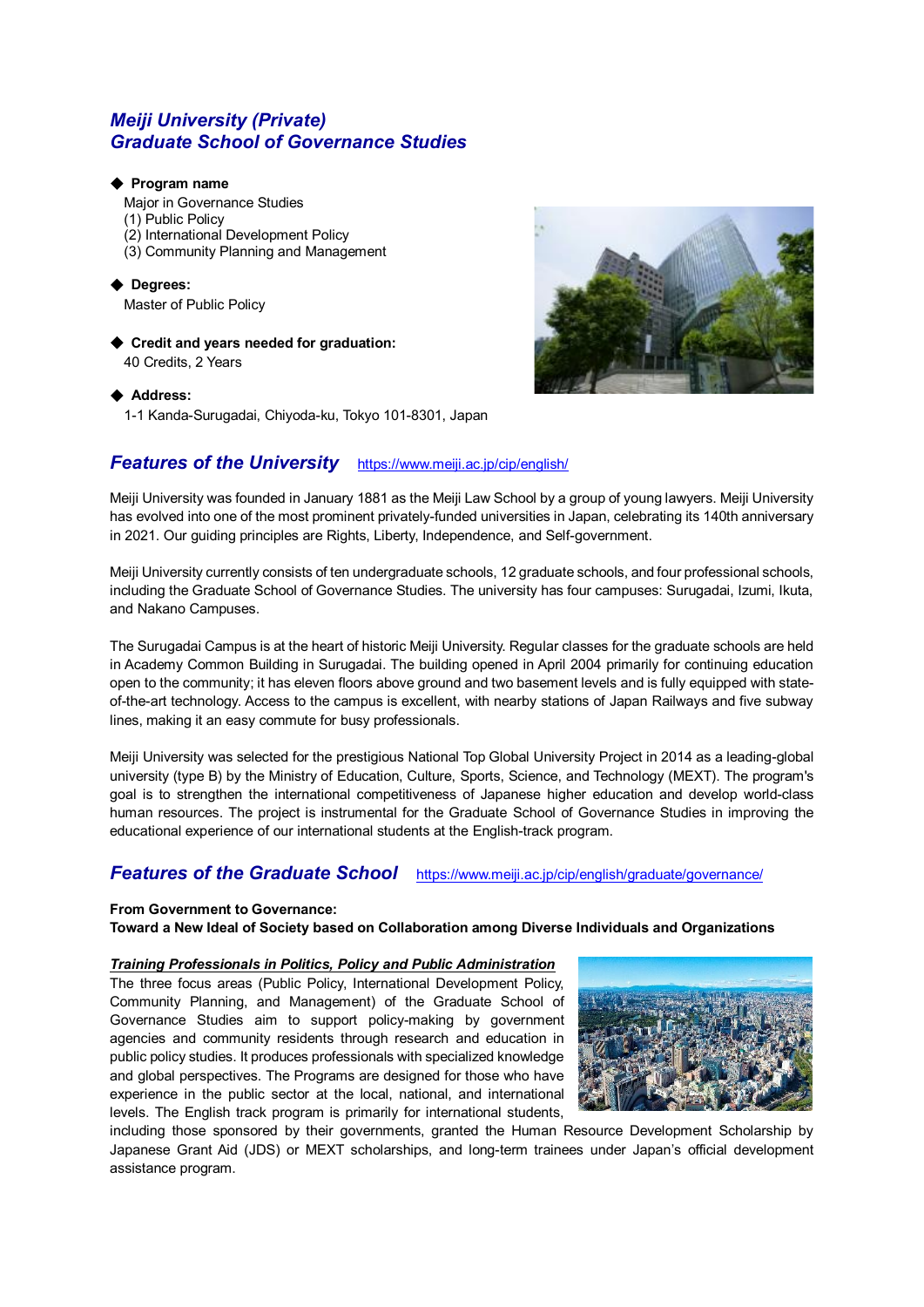# *Advanced Education and Research for Professional Practitioners*

The term "Public Policy" refers to the creation of policies by gathering data and analyzing it to determine the status of policy issues domestically and internationally. In policy formulation and implementation stages, experts evaluate and improve the existing policies and decision-making processes by incorporating citizen's interests. Policy-makers conduct simulations to test the feasibility of policy goals, check adverse effects through experimental projects, identifying their causes, and make adjustments accordingly. Finally, whether at an endpoint or on an ongoing basis, they observe the outcomes and evaluate the policy.

At the Graduate School of Governance Studies, the curriculum is organized along the same line as policy-making and implementation processes. It provides a streamlined curriculum for the students to build the skills of creating, implementing, and assessing policy. Our courses are grouped into four core fields: Basic subjects - Policy, administration, management (Field A); Basic subjects - Economic, finance, development (Field B); Applied Policy Study (Field C), in which students conduct research through case studies, and Practical Seminars (Field D), including guidance on writing research papers and improving presentation skills.

The Graduate School of Governance Studies provides professional education with a focus on practical knowledge and technical expertise. It also strives to reshape the academic discipline of public policy studies into a holistic science that integrates the existing fields of political science, public administration, economics, public finance, and administrative law.

#### *Qualities of Our Graduates*

Our Professional Master's degree program aims at preparing professional practitioners and researchers with an advanced level of knowledge of governance and public policy. In order to obtain the degree, students must possess (1) a high level of specialized knowledge of disciplines in various fields of governance and policy studies and (2) the ability to apply that knowledge to solving real problems.

Our ultimate goal is to produce graduates who have a good command of policy-making and implementation skills necessary for resolving the complex problems in this diversified and borderless society.

#### *Wide Range of Field Research Trips*

The school organizes a variety of exciting field research trips. These trips provide opportunities for the English-track students to observe the actual public policy in practice at both national and local government agencies. The field trips are also an occasion to interact directly with real Japanese practitioners who can share professional and handson experiences. Through the field research trips, students will enjoy the learning experience through Japanese cases. In addition, they will develop a better understanding of Japanese society and culture.

#### **Places visited in the recent field trips:**

National Personnel Authority Fire and Disaster Management Agency Local Autonomy College of the Ministry of Internal Affairs and Communications National Tax Agency, Ueno Tax Office National Museum of Japanese History Tokyo Metropolitan Government Toyota Motor Corporation (assembly plant) Iwate and Miyagi Prefectures (recovering from the 2011 earthquake) Nagano Prefecture

## **Features of the Program** <https://www.meiji.ac.jp/cip/english/graduate/governance/programs.html>

#### **Courses and Three Areas**

The Graduate School of Public Policy offers courses in three concentration areas: Public Policy, International Development Policy, and Community Planning and Management. In each of these areas, major topics of contemporary world issues - including decentralization, "good enough governance," citizen participation, sustainable development, economic development cooperation, regional development, and poverty reduction are discussed in a wide range of courses offered by our faculty members.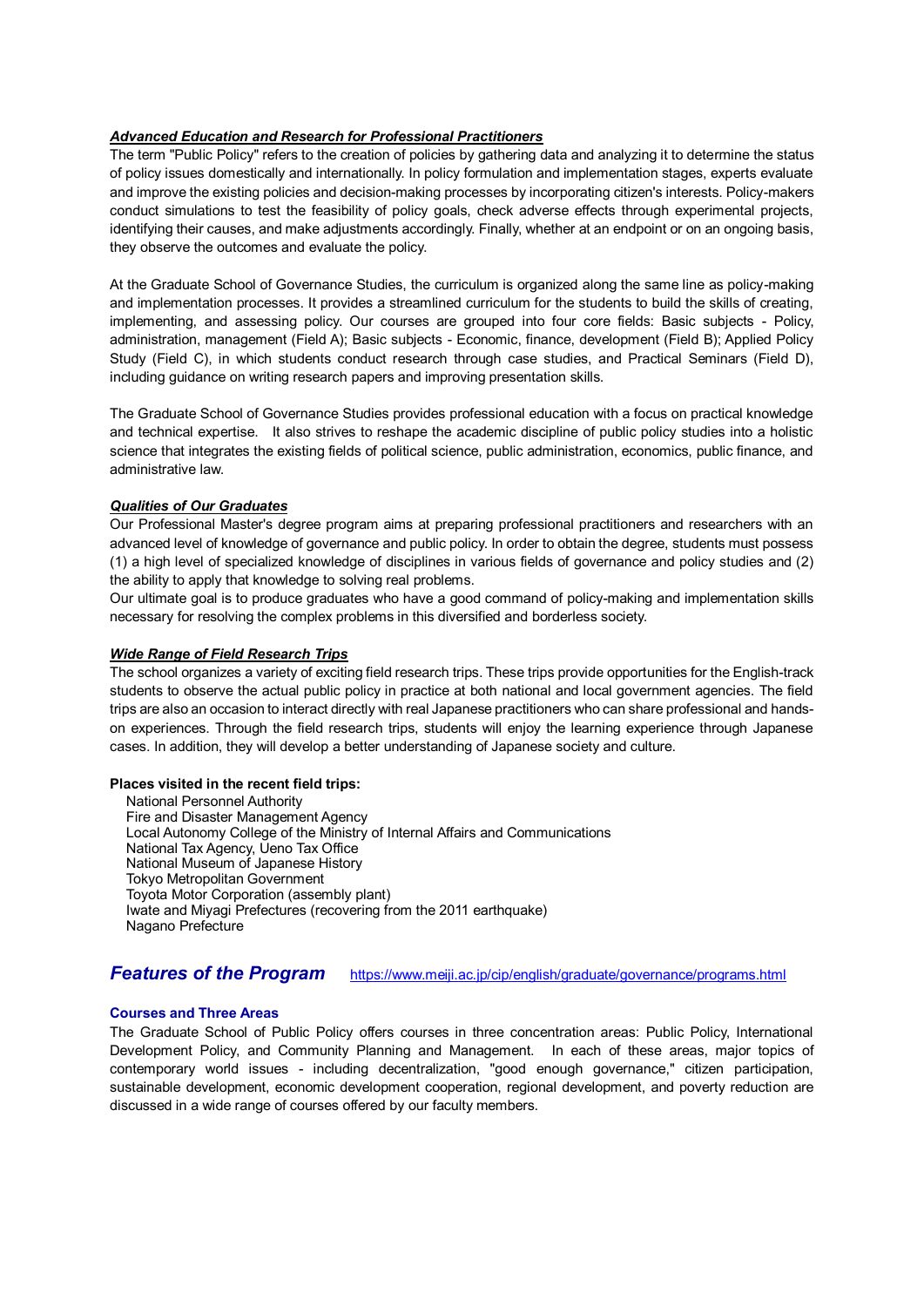### **(1) Public Policy**

This area is about public policy processes, from identifying issues to formulating, implementing, and evaluating policy options. The knowledge and expertise in policy processes, including theories in political science, public administration, and organizational management fields, are growing their importance in the field of public policy.

### **(2) International Development Policy**

With a focus on the theory of international economics and environment, this area encourages students to analyze global issues of sustainable development and poverty reduction from different perspectives on social systems. While market-driven development policies have achieved economic prosperity in many societies, they have also exacerbated global problems such as environmental degradation and income disparity.

#### **(3) Community Planning and Management**

Community is the field of practice where governance comes most closely in contact with people's lives. Community Planning and Management area is organized around the process of making, implementing, and evaluating policies for resolving global issues from local perspectives. It also focuses on crisis management and the role of the community in responding to natural disasters and terrorism, which have been increasing in recent years.

#### **Research Paper**

In order to obtain a Master's degree from Meiji's Graduate School of Governance Studies, students are required to submit a "research paper." Each international student is assigned to a "zemi" group supervised by one of the faculty members and receives hands-on guidance for conducting research and writing the paper.

#### *Research Method*

In these seminar courses, first-year students choose a governance public administration-related topic and conduct their own research. Through reviewing the relevant literature, students will acquire skills for theoretical studies and policy analysis. This process will guide the student towards the appropriateness of their definition of the topic.

#### *Research Paper*

These seminar courses focus on writing academic papers. Each of the second-year students learns to construct a theoretical framework and employ research methods, data analysis techniques, and related skills for writing a research paper on his or her own research topics.

## *Thesis Workshop*

Thesis workshops are organized for all international students at the Graduate School of Governance Studies. This workshop provides students with an opportunity to critique one another's work and engage in an intellectual exchange on their approach to governance studies and their theoretical and research procedures.

#### *English Language Academic Writing*

We offer a range of English academic communication and writing support courses, workshops, and tutoring for international students whose first language is not English. These are taught by native-speaking instructors experienced in English academic support course development.

# *Necessary Curriculum to Obtain the Degrees*

<https://www.meiji.ac.jp/cip/english/graduate/governance/curriculum.html> Subjects offered in English are listed below.

| <b>Public Policy</b> | Governance Studies                     |
|----------------------|----------------------------------------|
|                      | Intergovernmental Relations            |
|                      | <b>Urban Spatial Policy</b>            |
|                      | Introduction to Public Policy Analysis |
|                      | <b>Evaluation Theory and Practice</b>  |
|                      | <b>Comparative Local Government</b>    |
|                      | <b>TQM in Public Sector</b>            |
|                      | <b>Spatial Planning</b>                |
|                      | <b>Public Financial Management</b>     |
|                      | <b>Public Finance</b>                  |
|                      | Tax Policy and Tax Administration      |
|                      | Economics A/B                          |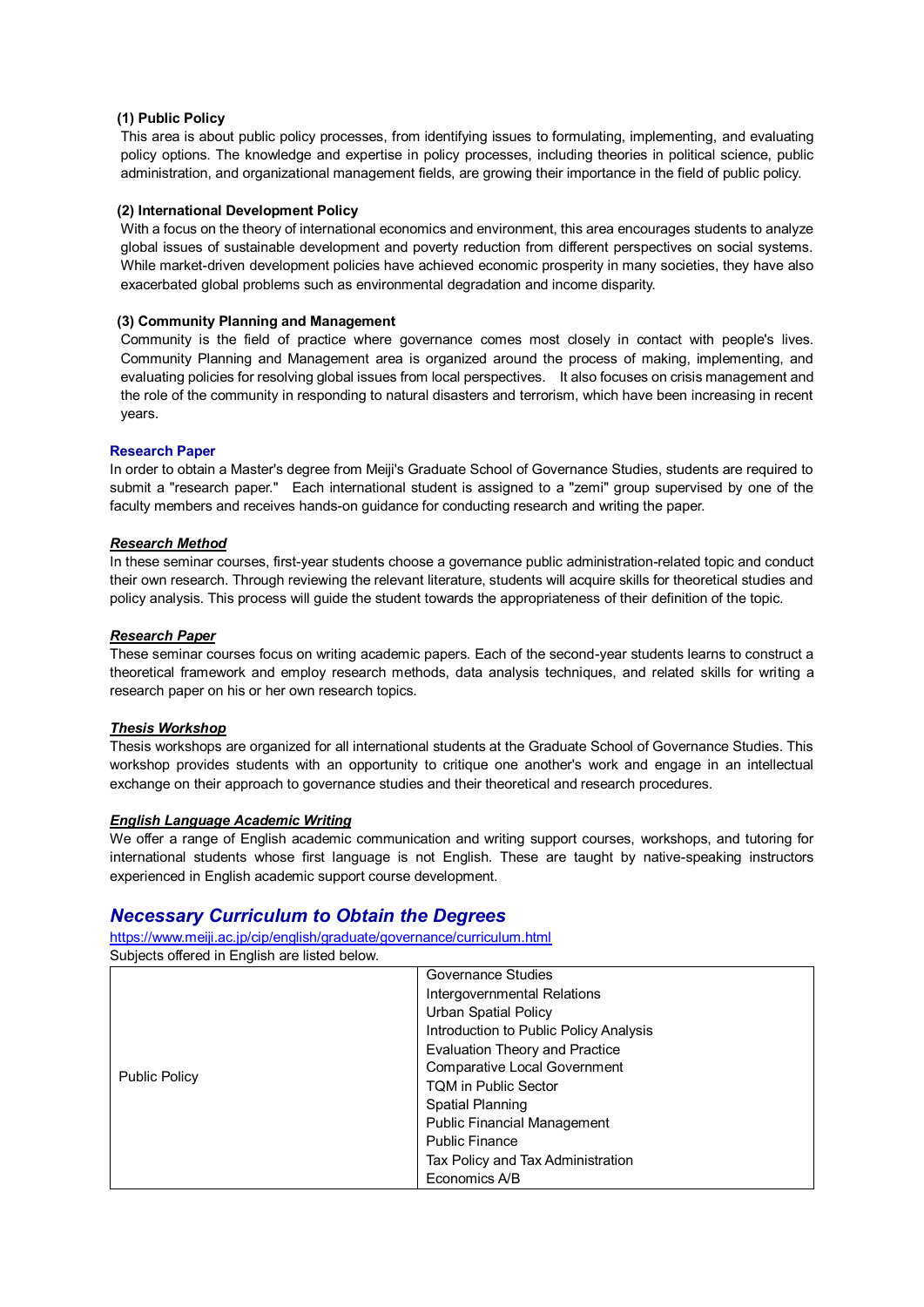|                                          | Econometrics A/B                                    |
|------------------------------------------|-----------------------------------------------------|
|                                          | Current Development in Public Policy and Management |
|                                          | <b>Public Policy</b>                                |
|                                          | <b>Policy Evaluation</b>                            |
|                                          |                                                     |
|                                          | Comparative Public Administration                   |
|                                          | Comparative Study of Corruption                     |
|                                          | Japanese Local Government (Management)              |
|                                          | Japanese Local Government (Finance)                 |
|                                          | Japanese Economic Policy                            |
|                                          | Japanese Foreign and Development Policy             |
|                                          | E-Government                                        |
|                                          | Government and Politics in Developing Countries     |
|                                          | Global Governance (Theory)                          |
|                                          | Global Governance (Institutions)                    |
|                                          | Politics and Economics in East Asia                 |
|                                          | <b>Environment and Economics</b>                    |
|                                          | Japanese Economy in International Environment       |
|                                          | Political Economy of Development                    |
| International Development Policy         | Theories and Experience of the Developmental State  |
|                                          | SDGs and International Peace Studies                |
|                                          | Private Sector Development                          |
|                                          | Business, Policy, and Environment                   |
|                                          | <b>Environmental Governance</b>                     |
|                                          | <b>Environmental Management</b>                     |
|                                          | <b>Environmental Assessment</b>                     |
|                                          | Comparative and International Education             |
|                                          | Global Cyber Governance                             |
|                                          | QM in Japanese Public Sector                        |
|                                          | Negotiation in the Public Sector                    |
|                                          | NGO/NPO Policy                                      |
|                                          | NGO/NPO Management                                  |
|                                          | Social Policy                                       |
|                                          | Social Development                                  |
|                                          | Social Welfare System                               |
|                                          | Consensus Building in the Public Sector             |
|                                          | Human Resource Management                           |
| <b>Community Planning and Management</b> | Leadership Theory and Practice                      |
|                                          | Urban Design                                        |
|                                          | Introducing Spatial Planning in Tokyo               |
|                                          | Terrorism and Political Violence                    |
|                                          | Crisis Management and Public Administration         |
|                                          | National Security and Intelligence                  |
|                                          | <b>Community Engagement and Facilitation</b>        |
|                                          | <b>Community Welfare Service</b>                    |
|                                          | Japanese Education in Comparative Perspective       |
|                                          | Public Employment and Personnel Management          |
|                                          | E-Participation                                     |

Note: The school has the following "Practical Seminars."

Social Research Method, Introductory Statistics for Social Research, Qualitative Research Methods, Masters Thesis Development, Analyzing and Writing in Qualitative Research, Elementary Academic English, Intermediate Academic English (Writing), Intermediate Academic English (Communication), Advanced Academic English, Research Method 1 & 2, Research Paper 1 & 2

# *List of faculty members capable of guiding JDS Fellows*

We have 13 professors who are able to supervise international students in English. Advisers are assigned at the faculty meeting before the arrival of JDS Fellows, considering their proposed research plan and the expertise of advisers.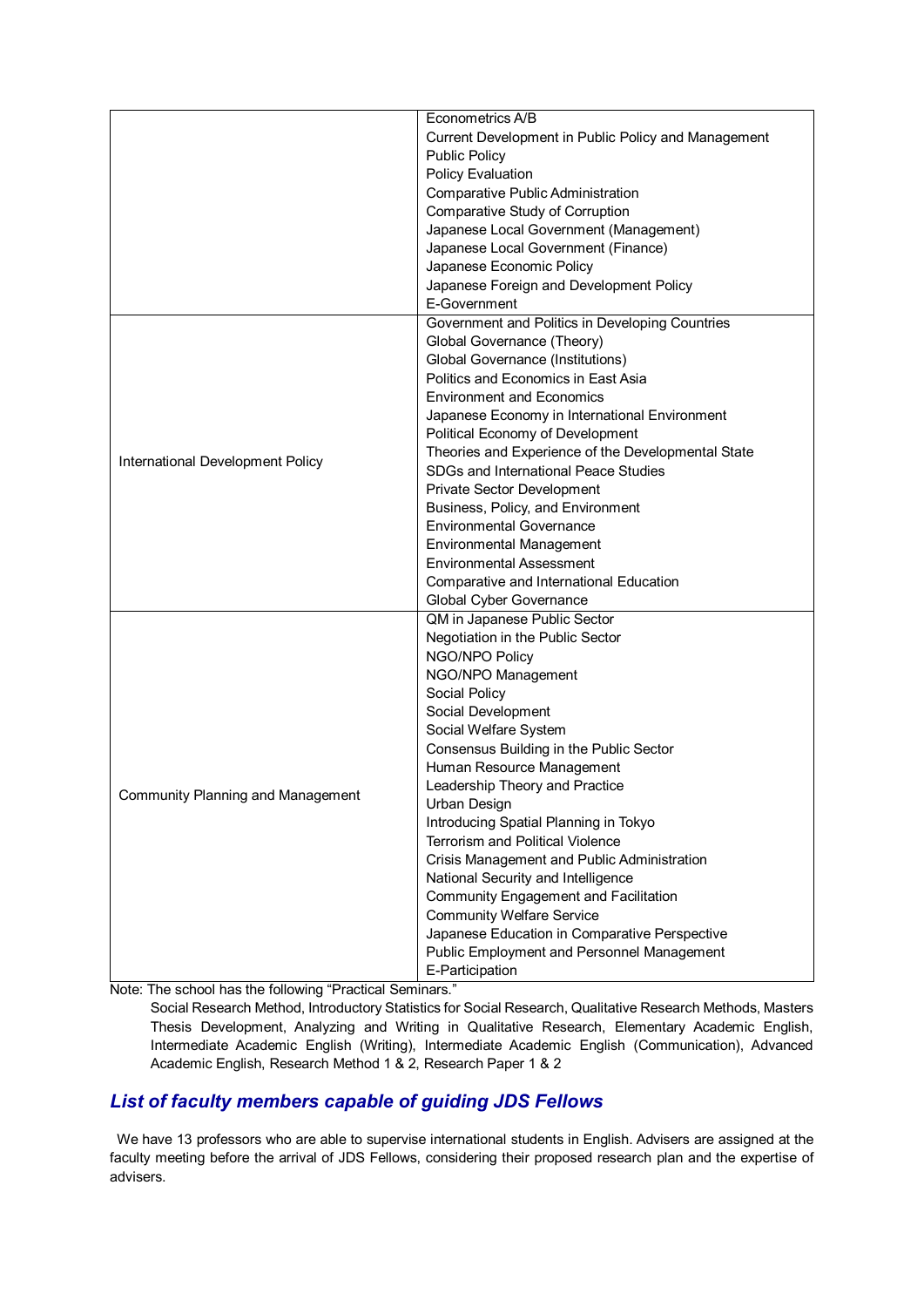Faculty Members **As of June 21, 2021** 

| Course Instructor                     | Subjects                                                                      |
|---------------------------------------|-------------------------------------------------------------------------------|
| Makoto Nagahata                       | NGO/NPO Policy                                                                |
| (Dean/Professor)                      | NGO/NPO Management                                                            |
|                                       | Human Resource Management                                                     |
|                                       | <b>Community Engagement and Facilitation</b>                                  |
|                                       | Research Method 1,2                                                           |
|                                       | Research Paper 1,2                                                            |
| Masahiro Matsuura, Ph.D.              | <b>Urban Spatial Policy</b>                                                   |
| (Associate Dean/Professor)            | Introduction to Public Policy Analysis<br>Negotiation in the Public Sector    |
|                                       | Consensus Building in the Public Sector                                       |
|                                       | Research Method 1,2                                                           |
|                                       | Research Paper 1,2                                                            |
| Kiyoshi Kobayashi                     | <b>Spatial Planning</b>                                                       |
| (Professor)                           | Introducing Spatial Planning in Tokyo                                         |
| Akiko Izumo, Ph.D.                    | Governance Studies                                                            |
| (Professor)                           | Public Employment and Personnel Management                                    |
|                                       | Research Method 1.2                                                           |
|                                       | Research Paper 1,2                                                            |
| Taku Okabe                            | <b>Community Welfare Service</b>                                              |
| (Professor)                           |                                                                               |
| Ryuta Ray Kato, Ph.D.                 | Macroeconomics A / B                                                          |
| (Professor)                           | Microeconomics A/B                                                            |
|                                       | Econometrics A / B                                                            |
|                                       | Research Method 1,2                                                           |
|                                       | Research Paper 1,2                                                            |
| Shunsuke Kimura, Ph.D.<br>(Professor) | Japanese Local Government (Management)<br>Japanese Local Government (Finance) |
|                                       | Research Method 1,2                                                           |
|                                       | Research Paper 1,2                                                            |
| Yuichi Sasaoka, Ph.D.                 | Government and Politics in Developing Countries                               |
| (Professor)                           | Global Governance (Theory)                                                    |
|                                       | Global Governance (Institutions)                                              |
|                                       | Japanese Foreign and Development Policy                                       |
|                                       | Research Method 1,2                                                           |
| Hideaki Tanaka, Ph.D.                 | Research Paper 1,2<br><b>Public Financial Management</b>                      |
| (Professor)                           | <b>Public Finance</b>                                                         |
|                                       | Research Method 1,2                                                           |
|                                       | Research Paper 1,2                                                            |
| Junro Nishide                         | <b>TQM</b> in Public Sector                                                   |
| (Professor)                           | QM in Japanese Public Sector                                                  |
|                                       | Research Method 1,2                                                           |
|                                       | Research Paper 1,2                                                            |
| Yuriko Minamoto, Ph.D.<br>(Professor) | <b>Evaluation Theory and Practice</b><br>Social Development                   |
|                                       | Current Development in Public Policy and Management                           |
|                                       | Research Method 1,2                                                           |
|                                       | Research Paper 1,2                                                            |
| Harumichi Yuasa                       | E-Government                                                                  |
| (Professor)                           | E-Participation                                                               |
|                                       | <b>Global Cyber Governance</b>                                                |
|                                       | Research Method 1,2<br>Research Paper 1,2                                     |
| Yoshiki Kobayashi, Ph.D.              | <b>Terrorism and Political Violence</b>                                       |
| (Professor)                           | National Security and Intelligence                                            |
|                                       | Research Method 1,2                                                           |
|                                       | Research Paper 1,2                                                            |
| Masami Tsuji, Ph.D.                   | <b>Environmental Governance</b>                                               |
| (Professor)                           | <b>Environmental Management</b>                                               |
|                                       | <b>Environmental Assessment</b>                                               |
|                                       | Research Method 1,2                                                           |
|                                       | Research Paper 1,2                                                            |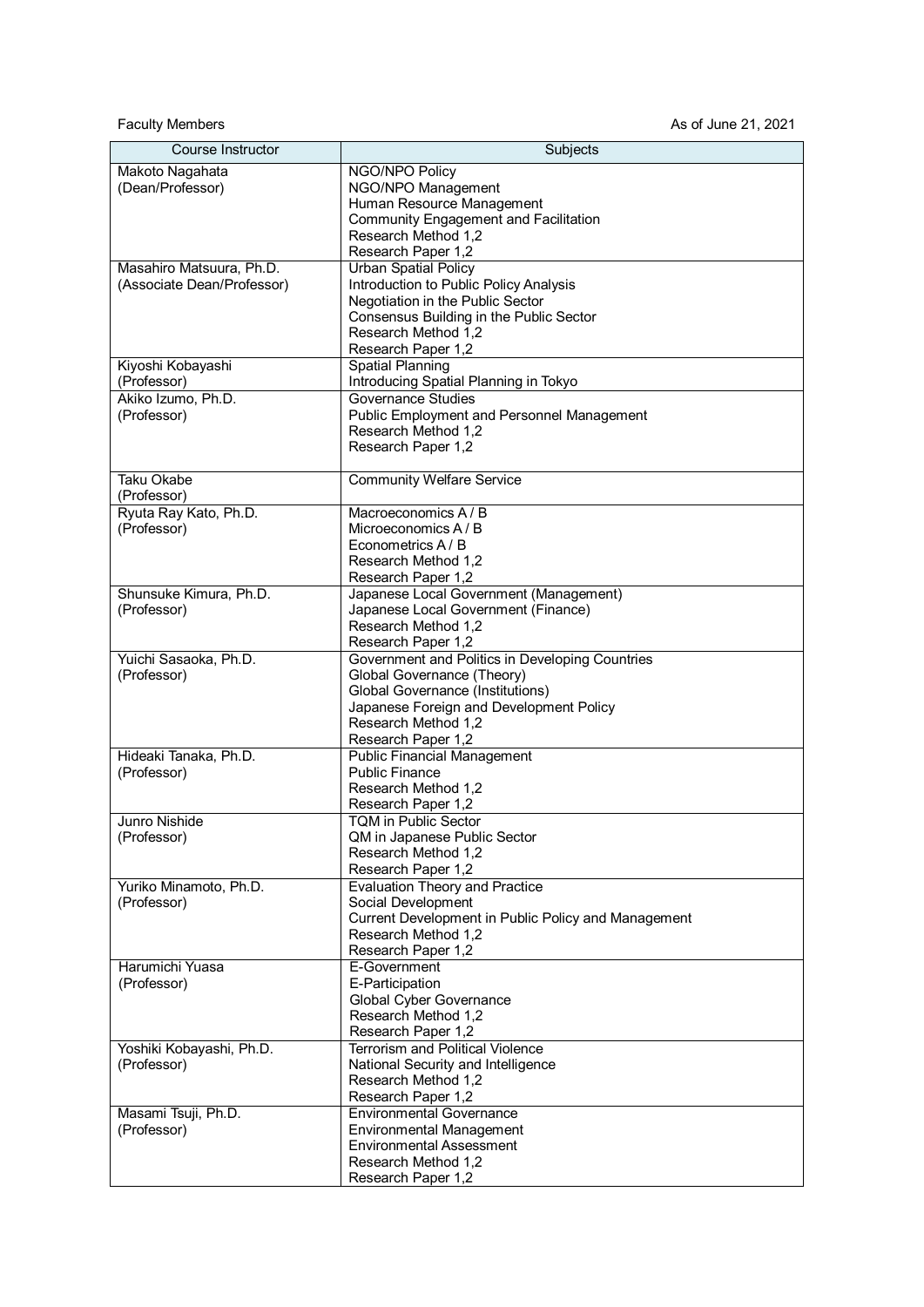# *Academic Schedule*

|                                  | <b>Semester</b>  | <b>Class duration</b>                             |
|----------------------------------|------------------|---------------------------------------------------|
| 1 <sup>st</sup> Semester         | <b>Fall 2022</b> | From September 20th 2022 to February 3rd 2023     |
| 2 <sup>nd</sup> Semester         | Spring 2023      | From April 4th 2023 to July 31st 2023             |
| 3 <sup>rd</sup> Semester         | <b>Fall 2023</b> | From September 20th 2023 to February 3rd 2024     |
| Spring 2024<br>The last semester |                  | From April 4th 2024 to July 31st 2024 (Reference) |
|                                  |                  | *Graduation Ceremony (September 19th, 2024)       |

\* Dates are subject to change.

# *Facilities*

# **The Campus**

# **Easily Accessible Surugadai Campus**

The Graduate School of Governance Studies is located on Meiji University's Surugadai Campus, which is right in the heart of metropolitan Tokyo, a hub city alive with contemporary and traditional culture. Graduate School classes are held in the Academy Common building, consisting of eleven floors above ground and two basement levels with fully equipped classrooms and conference rooms. Access to the campus is excellent, with a nearby JR rail service and five subway lines.

# **Study Area in Building 14 with Full Internet Access**

Private study space is provided for students of the Graduate School of Governance Studies. Each carrel is equipped with a power outlet and LAN connection for laptop computers. Full Internet access allows students to consult online journals, external databases, and library catalogs. There are also lockers, copying machines, and open printer service. (Hours: 7:00 a.m.–11:00 p.m.)

# **Discussion Rooms and Graduate Schools Lounge**

Discussion rooms on the fourth floor of Building 14 can be used for group study and other purposes. There is also a lounge shared by the four professional graduate schools. One of the best privileges in using the lounge is that they can broaden their view of things through communication with other students from a variety of countries across the world that is essential to become outstanding leaders in this global society after graduation.

## **Library (Surugadai Campus)**

## Comprehensive Central Library with over 1.4 Million Volumes

The 12,485 m<sup>2</sup> Central Library provides seating for 1,274 readers. Its extensive collection includes 2.59million books, 38,000 newspaper and journal titles, and a comprehensive range of electronic materials on microfiche, CD-ROM, and other digital media. The catalog database can be searched using the OPAC system, and the library provides free access to the essential database LexisNexis and many other academic databases.



## **Bookstore**

## Sanseido Bookstore Meiji University Surugadai Campus Branch

The Sanseido Bookstore operates a branch in Basement Level 2 of Building 12 on the Surugadai Campus. Here students can buy not only course texts but all the books and journals needed to support their studies. Meiji University students receive a 10 percent discount on all book purchases on presenting their Student ID. Store hours: 10:30 a.m.–7:30 p.m. (weekdays), 10:30 a.m.–6:00 p.m. (Saturdays)

(Hours vary according to the academic calendar.)

## **Student Dining Facilities**

## A Cafeteria-style Dining Hall with a Superb View over the City

The student dining hall, Sky Lounge Akatsuki, is located on the 17th floor of Liberty Tower. The 365-seat cafeteria-style facility features a superb view over the city. Drinks and light meals are also available in the Café Pensée coffee shop on the first floor of the Academy Common.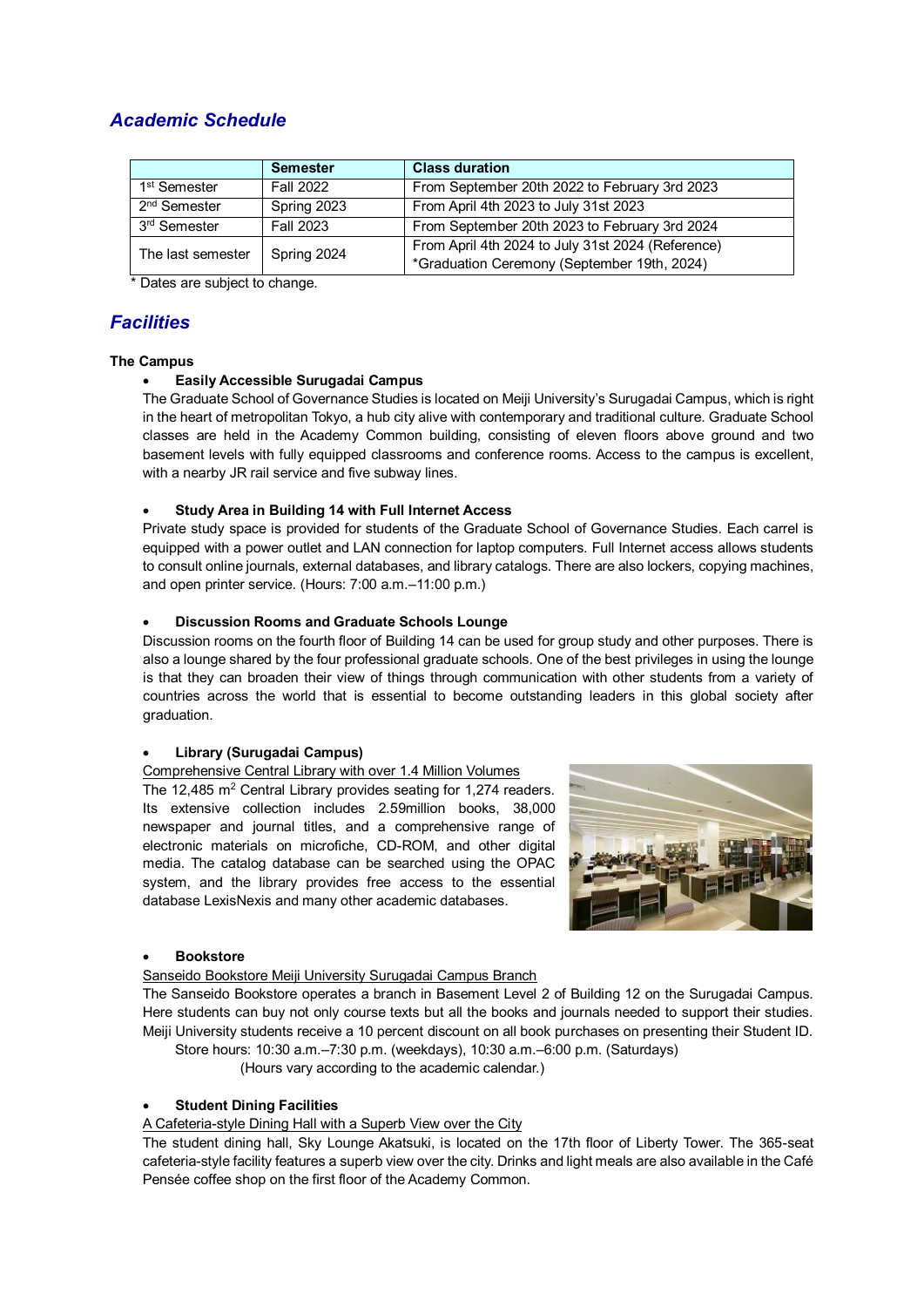```
•Sky Lounge Akatsuki
         Hours: 10:30 a.m.–7:30 p.m. (weekdays), 10:30 a.m.–5:00 p.m. (Saturdays)
•Café Pensée
         Hours: 10:00 a.m.–8:00 p.m. (weekdays), 10:00 a.m.–6:00 p.m. (Saturdays)
```
Meiji University may not be able to provide a dormitory for international students of the Graduate School of Governance Studies.

# *Message for the Applicants*

How do you see Japan? You may think it is one of the highly developed countries with a well-established economy, sophisticated infrastructure, educated population, and stable society. It might be true. However, it is also another reality that Japan has been facing various urgent problems – an aging society with fewer children, de-population in a rural area with overconcentration to big cities, hollowed-out domestic industries, deterioration of local communities, weakening family ties, and vulnerability against natural disasters. As the country developed, it has been facing the negative side of modernization. So, you can see Japan as a country with highly "advanced" social challenges.



Of course, we are not standing idly without doing anything. Instead, many actors, central/local governments, private companies, non-profits, local communities, and ordinary citizens have been practicing various activities in order to overcome those problems. Some of them have failed, but others have resulted in positive change in our society. One of the critical factors for success is "collaboration," creating effective measures through partnership building and working together among various stakeholders.

In this modernized world, public policy cannot be formulated and implemented only by professional policy-makers. Involvement of various stakeholders is an urgent issue for all of us, but how? As the title of our school, "Governance Studies," not "Government Studies," shows, the Graduate School of Governance Studies of Meiji University offers courses with a wide range of topics necessary to be studied for public policy of "post-modernization" societies. The courses are divided into three areas: Public Policy, International Development Policy, and Community Management. In each of these areas, major topics of contemporary world issues such as decentralization, citizen participation, sustainable development, globalization, and poverty reduction are discussed with our faculty members, who have professional experience and knowledge in both theory and practice.

We would like to welcome all of you who are motivated to contribute to society by playing leading roles in the public sector. Our school also offers opportunities for mutual learning among students and teachers from all over the world even after the completion of our program. Please be a member of our "Governance Family."

#### Makoto Nagahata

Dean, Graduate School of Governance Studies

【Voice from JDS Returned Fellow】



**Mr. Mohammad Moniruzzaman Bakaul, 14th Batch (2015-2017)**

# **Belonging Organization: Ministry of Public Administration**

The Project for Human Resource Development Scholarship by Japanese Grant Aid (JDS) Scholarship is a prestigious program to make bondage between two countries to speed up the Japanese knowledge and management in Bangladesh and building capacities of Bangladeshi Officials through her various initiatives. As Bangladesh officials I am highly benefited from the theoretical knowledge and practical experience of Japanese